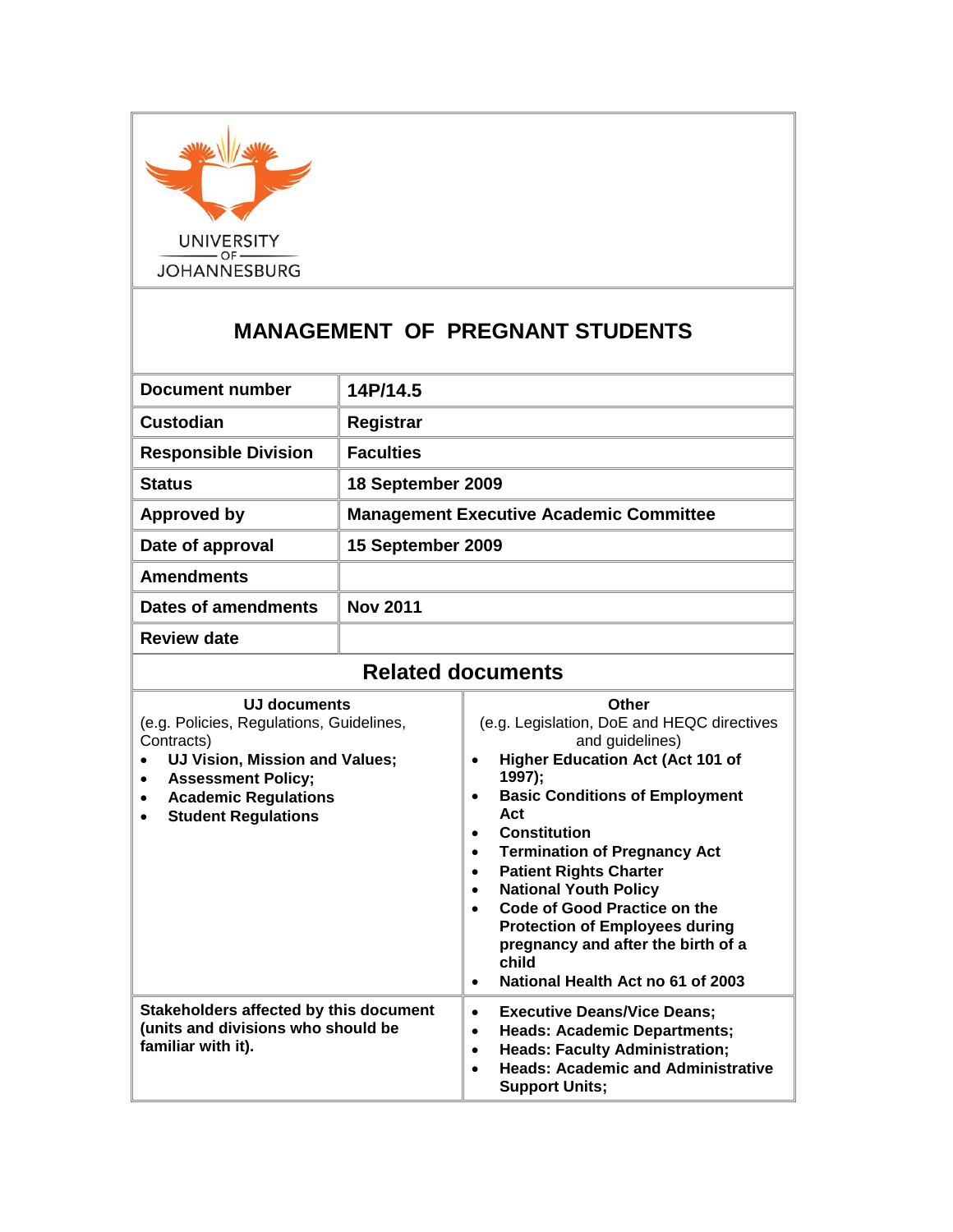|                                   | <b>Campus Health Service;</b><br><b>Academic Development and</b><br><b>SupportUJ Sport</b><br><b>PSYCAD</b><br><b>Student Affairs</b> |
|-----------------------------------|---------------------------------------------------------------------------------------------------------------------------------------|
| Website address of this document: |                                                                                                                                       |

# **Contents**

- **1. PREAMBLE**
- **2. PURPOSE** ............................................................................................
- **3. SCOPE** ................................................................................................
	- **4. DEFINITIONS**
	- **5. POLICY GUIDELINES**

| Definitions and Terminology |
|-----------------------------|
| <b>Physical Hazards</b>     |
| <b>Biological Hazards</b>   |
|                             |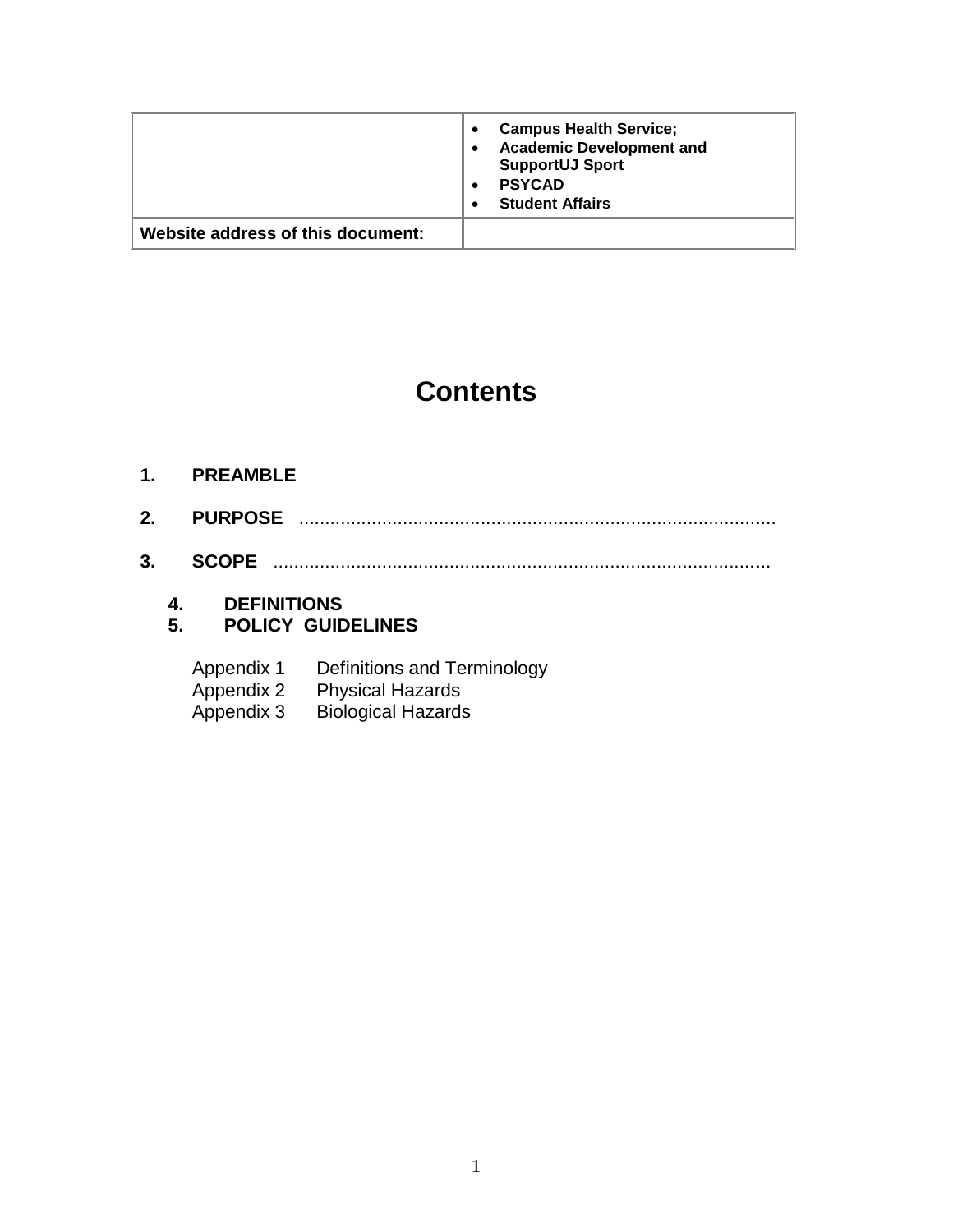## **MANAGEMENT OF PREGNANT STUDENTS**

#### **1. PREAMBLE**

Pregnancies may occur during a female student's studies. The campus healthcare service statistics reveal an increase in unplanned pregnancies amongst female students. These unplanned pregnancies – whether being terminated or carried to full term – can be distressing and disruptive to a student.

The University acknowledges a person's right to make decisions concerning reproduction as stipulated in the Constitution and subsequent health-related legislation and the Bill of Rights, and therefore does not unfairly discriminate directly or indirectly against any pregnant student. Furthermore, the University acknowledges the right of a person to have her dignity respected and protected. This also applies to the right to confidentiality as stated in the Patient's Rights Charter. No person/patient may be forced to divulge any information regarding their health, nor may a third party do so without the informed written consent from the person/patient.

The Occupational Health and Safety Act imposes the duty on the University to conduct the undertaking, as far as is reasonably practicable, in such a manner that persons other than those in its employment who may be directly affected by its activities are not thereby exposed to hazards to their health or safety.

The Code of Good Practice on the Protection of employees during pregnancy and after the birth of a child provides relevant guidance.

The National Youth Policy advocates that the young pregnant student being allowed and supported to complete her studies. This policy serves as a guideline for residence managers and residence life officers, student leaders, campus health services and lecturers how to deal with and guide a pregnant student on campus.

#### **2. PURPOSE**

The purpose of this Policy is to:

- 2.1 Assist pregnant students in effectively managing the impact of a pregnancy on their studies;
- 2.2 Facilitate an enabling University environment for the pregnant student;
- 2.3 Guide UJ Management in the protection of students against potential hazards in their study environment;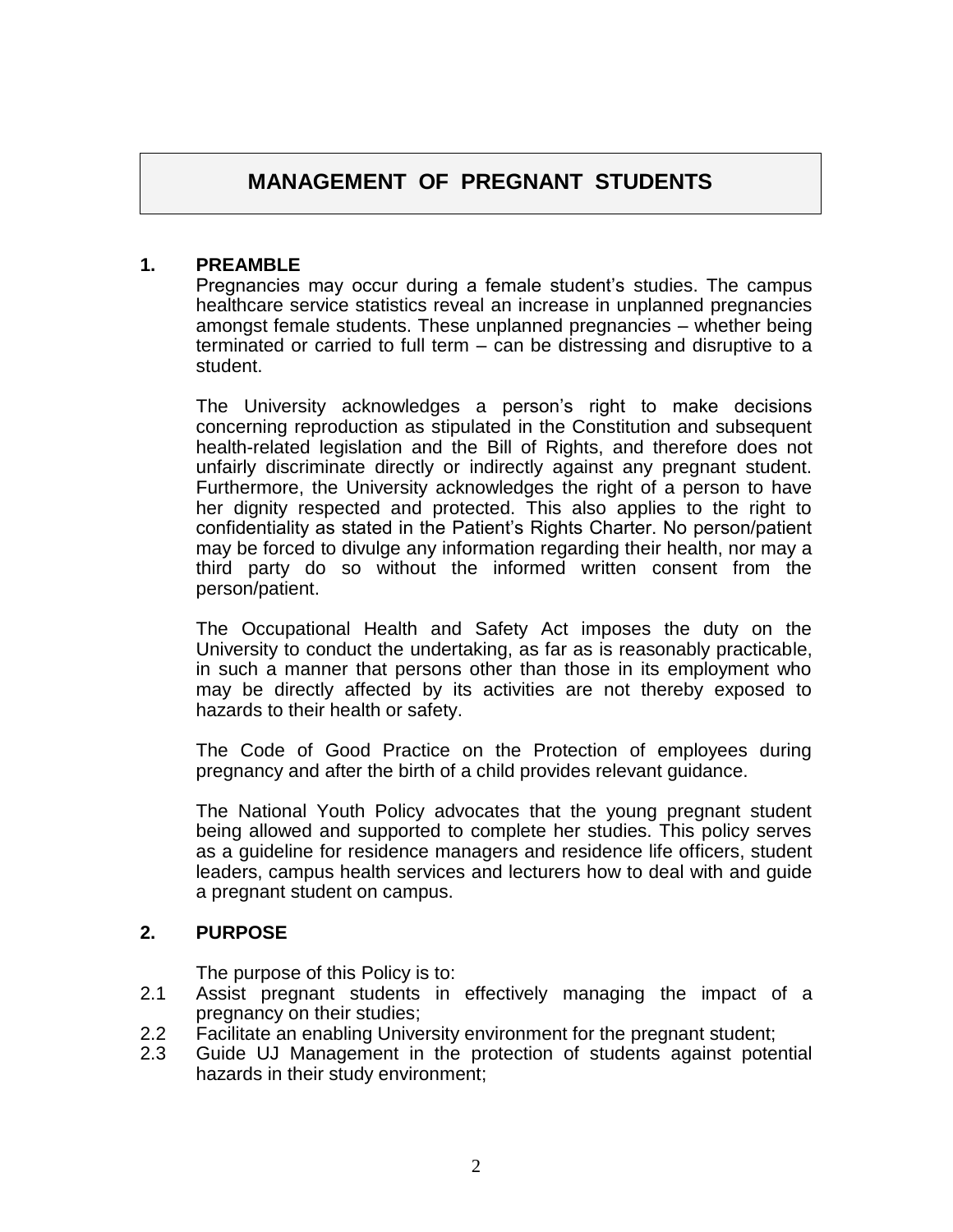- 2.4 Guide residence managers and residence life officers and student leaders in dealing with a pregnant student in residence;
- 2.5 Enable academic employees to make an informed decision regarding the granting of a special summative assessment opportunity (in accordance with the Academic Regulations);
- 2.6 Guide academic employees regarding the scheduling of a pregnant student's practical, service learning or work integrated learning (where applicable);
- 2.7 Guide post partum re-admission of a student to continue or complete her studies;
- 2.8 Mitigate any liability during the period of the student's pregnancy.

## **3. SCOPE**

This Policy applies to all female students registered for an academic programme at the University.

## **4. DEFINITIONS AND ACRONYMS**

Definitions and acronyms are attached as Appendix 1 of this document.

## **5. POLICY GUIDELINES**

The following policy guidelines are applicable:

- 5.1 Unplanned pregnancies should be mitigated as follows:
- 5.1.1 Campus Healthcare Services on each campus are responsible for an awareness campaign on reproductive health care to first year undergraduate students during the orientation period;
- 5.1.2 Student leadership campaigns on risky behaviour by students should include the risk of an unplanned pregnancy and sexually transmitted diseases;
- 5.1.3 Family planning services are rendered by Campus Healthcare Services;
- 5.2 Recommendations when a student suspects a pregnancy:
- 5.2.1 The student should obtain confirmation of pregnancy at Campus Healthcare Services or from a private or external medical/health practitioner as soon as possible;
- 5.2.2 The student may obtain counseling services at Campus Healthcare Services or may be referred for such counseling services;
- 5.2.3 The student may choose to terminate the pregnancy in accordance with the legal and professional/ethical provisions in this regard;
- 5.3 The management of a pregnant student:
- 5.3.1 Counseling services are available to the student in the interest of decisionmaking and emotional support;
- 5.3.2 The student is advised to disclose her pregnancy to:
	- a) her parent(s) or legal guardian if she has parents/legal guardian and is under the age of 18 years;
	- b) the residence manager or residence life officer if she stays in a University student residence;
	- c) the Head of the Academic department;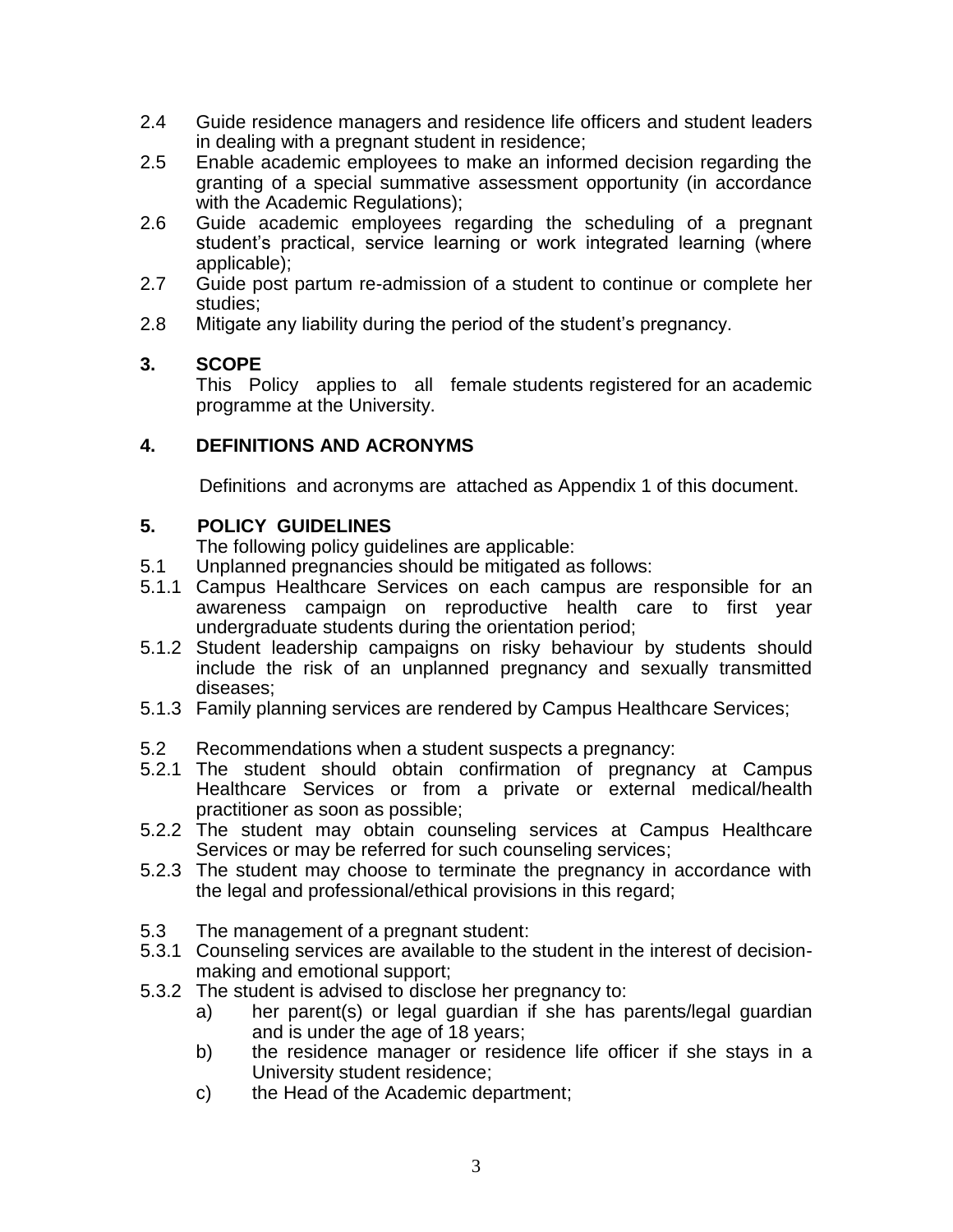- d) the lecturer responsible for placement related to service learning/work integrated learning;
- e) the lecturer responsible for practical/laboratory sessions where chemicals or other substances may impact negatively on a pregnancy;
- 5.3.3 Non-disclosure of pregnancy indemnifies the University against risks to the health of the student and the fetus at laboratories and experiential work with Hazardous Chemical and Biological agents.
- 5.3.4 The student is offered health education, primary and emergency health care, individualized interventions and appropriate referrals at Campus Healthcare Service;
- 5.3.5 HIV and AIDS; Campus Health Services does not provide anti-retrovirals to prevent mother-to-child (PMTCT) infection in case the pregnant student is HIV positive. The pregnant student will be referred by Campus Healthcare Services to the appropriate service provider to deal with PMTCT.
- 5.3.6 The student is advised to obtain external ante-natal care services in accordance with current practice standards;
- 5.3.7 Pregnant students in UJ residences will be managed according to residence guidelines on pregnant students as determined by Student Affairs Division in consultation with the primary healthcare nursing practitioner(s), in accordance with the healthcare legislation in this regard and approved by the Management Executive Committee;
- 5.3.8 A risk assessment is conducted jointly by the Primary Health Care and Occupational Health nursing practitioners and the lecturer(s) to identify, assess and record the risks associated with the health of the student, the fetus and in relation to the study programme with reference to at least the following:
	- a) physical hazards (noise, vibration, radiation, electric and electromagnetic fields; thermal extremes and radio-active substances);
	- b) ergonomic hazards (heavy physical work, static/awkward posture, heavy lifting, standing/sitting for long periods);
	- c) chemical hazards (as in the Hazardous Chemical Substances Regulations - issued under the OHS-Act; 1993). See Appendix 2;
	- d) biological hazards (bacteria and viruses) See Appendix 3;
	- e) exposure to psychological stressors;
- 5.3.9 The lecturer informs the pregnant student of the risks as reflected in the assessment and determines what steps should be taken to prevent exposure to risk;
- 5.3.10 The scheduling of practical sessions, service learning or work integrated learning is done based on a risk assessment conducted in consultation with the student and, if applicable, in consultation with Campus Healthcare Services or the student's medical/Healthcare practitioner to ensure safety of both the mother and the fetus/baby;
- 5.3.11 The student is advised to give the name and telephone number of the medical/health practitioner concerned to the campus health nursing practitioner and, if applicable, to the residence manager or residence life officer, in the event of an unexpected medical emergency;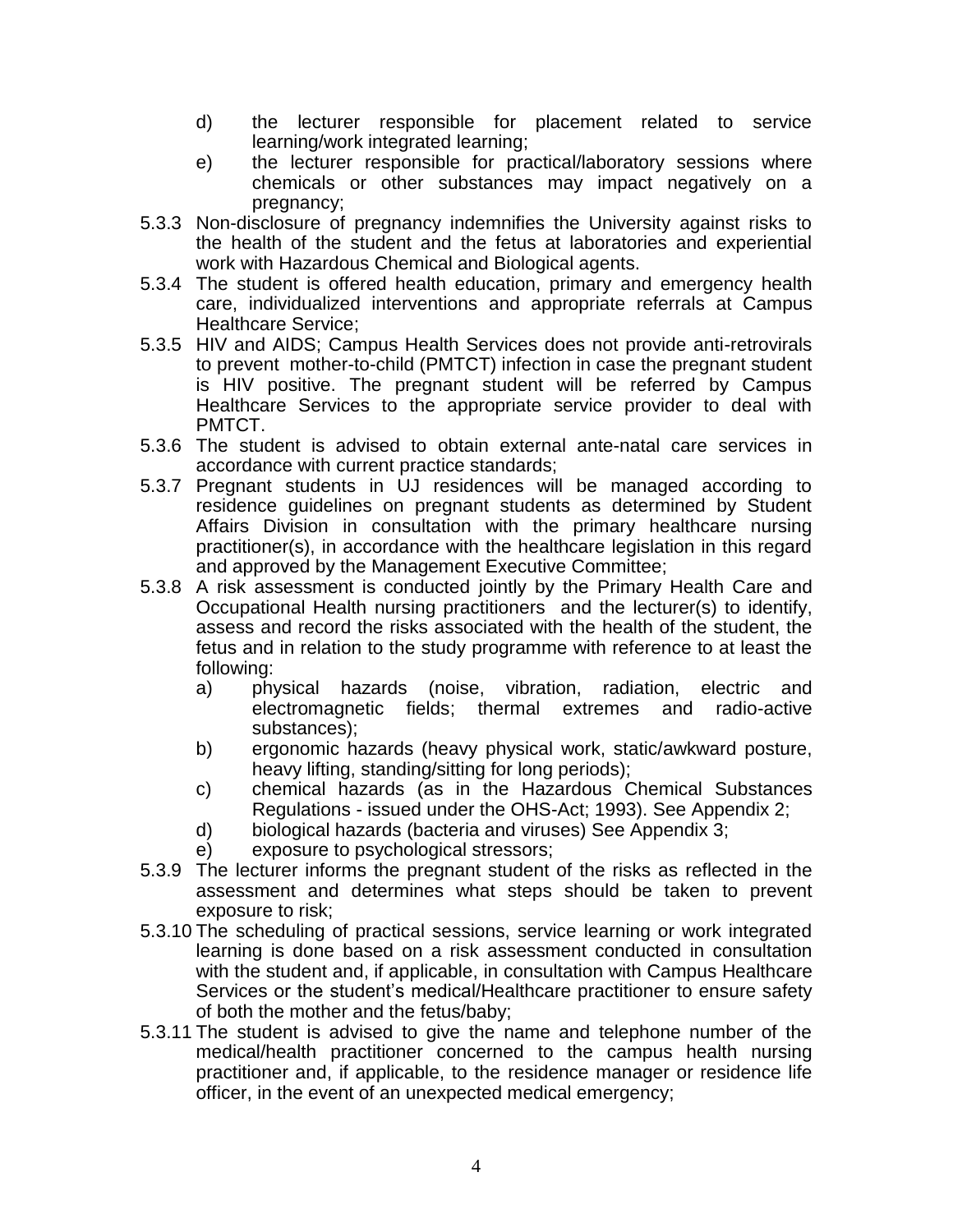- 5.4 The executive dean may request temporary termination of studies at 36 weeks of pregnancy if the student's academic performance has been poor;
- 5.5 The executive dean concerned may grant the student "exemption from learning opportunities" (i.e. attendance of lectures) on the basis of the following:
- 5.5.1 Adequate academic performance during this 36 week pregnancy period;
- 5.5.2 Four weeks prior to the birth of the baby, based on a medical certificate indicating the expected date of delivery;
- 5.5.3 a medical certificate confirming complications that require bed rest or limitation of physical exhaustion;
- 5.5.4 up to six weeks after delivery based on proof of the date of delivery/birth;
- 5.5.5 up to two weeks after a miscarriage.
- 5.6 In the event of exemption from learning opportunities having been given as contemplated in section 5.4, the granting of a last summative assessment opportunity (i.e. writing of examinations) is subject to compliance with the University's Assessment Policy, Academic Regulations and the Faculty Rules and Regulations in this regard;
- 5.7 A special summative assessment opportunity may be granted if the summative assessment dates are scheduled during the student's pregnancy periods as reflected in 5.5, in accordance with the Academic Regulations in this regard;
- 5.8 After delivery, the student who attends the Campus Healthcare Service will be offered appropriate health education and individualized interventions as required. Referrals will be made to external postnatal healthcare facilities;
- 5.9 Under no circumstances may a student's baby be taken into any laboratory at UJ;
- 5.10 In the event of a miscarriage, the student who attends the Campus Healthcare Service will be offered appropriate health education and individualized interventions as required. Referrals will be made to PSyCAD for counseling;
- 5.11 Re-registration of a student is in accordance with the Academic Regulations of the University.

#### **6. REVIEW OF THE POLICY**

6.1 The Policy review will be conducted in accordance with the approved University Policy on Policy Development and take place in consultation with the relevant stakeholders.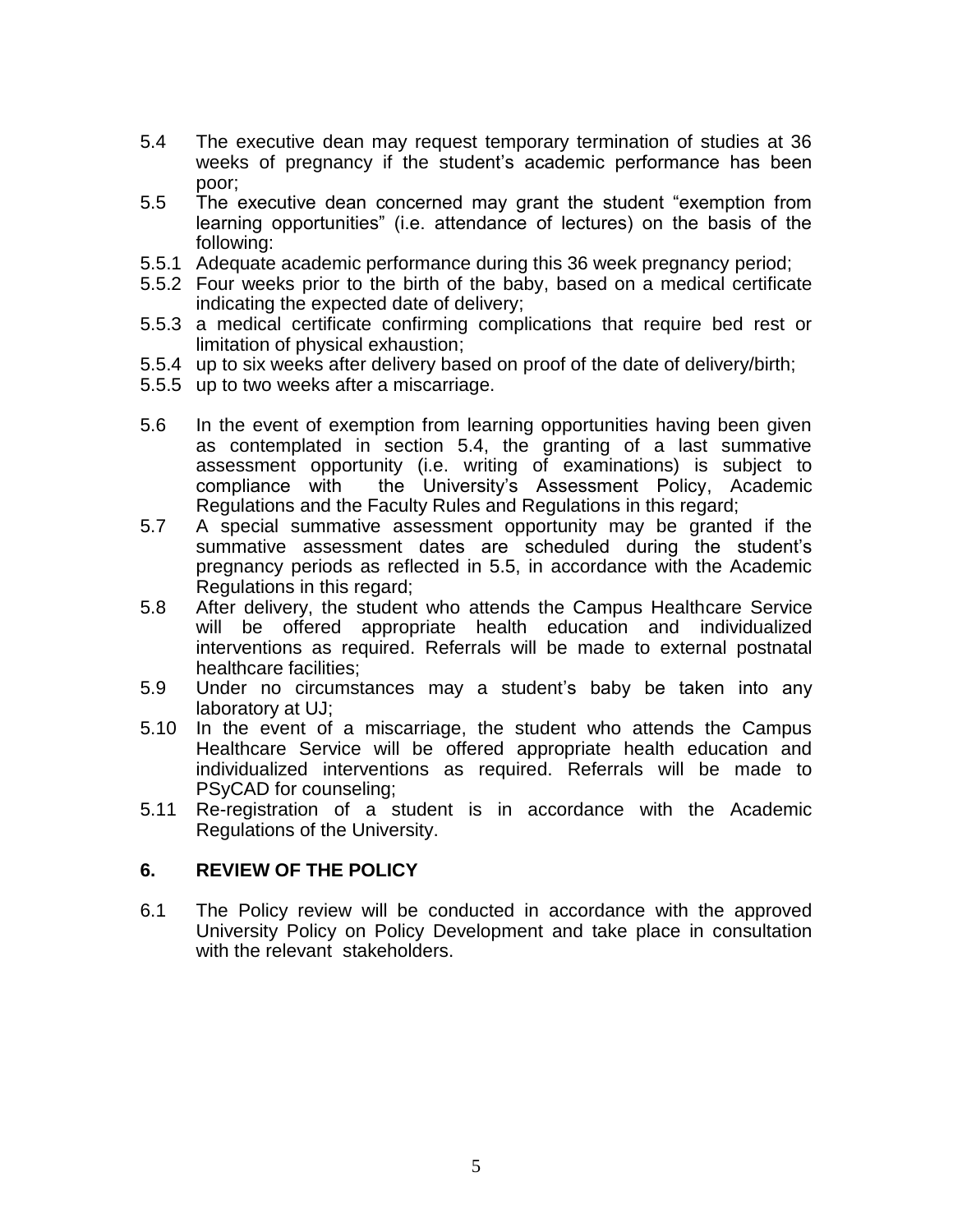#### **APPENDIX 1**

## **1. DEFINITIONS AND TERMINOLOGY**

For the purpose of this policy, unless otherwise stated, the following definitions shall apply.

| Term             | <b>Definition</b>                                                                                                                                                                                                                                                                      |
|------------------|----------------------------------------------------------------------------------------------------------------------------------------------------------------------------------------------------------------------------------------------------------------------------------------|
| <b>Pregnancy</b> | Pregnancy is the gestational process, comprising<br>the growth and development within a woman of a<br>new individual from conception through the<br>embryonic and fetal periods to birth. Pregnancy<br>lasts approximately 40 weeks from the first day of<br>the last menstrual period |
| <b>Antenatal</b> | Care of the pregnant woman during the time in<br>the maternity cycle that begins with conception<br>and ends with the onset of labour.                                                                                                                                                 |
| <b>Risk</b>      | Combination of the likelihood and consequences<br>of a specific hazardous event occurring                                                                                                                                                                                              |
| <b>Hazard</b>    | Source or situation with a potential for harm in<br>terms of human injury or ill health, damage to<br>property, damage to the work environment or a<br>combinaton of these.                                                                                                            |
| <b>PMTCT</b>     | Prevention of mother-to-child transmission of HIV<br>from an HIV positive woman during pregnancy,<br>delivery or breastfeeding to her child                                                                                                                                            |

#### **APPENDIX 2**

#### **PHYSICAL HAZARDS**

| <b>HAZARD</b>                           | <b>WHAT IS THE RISK</b>                                                                                                                                                                                          | <b>HOW TO AVOID THE RISK</b>                                                                                                                                                                                                                                                                |
|-----------------------------------------|------------------------------------------------------------------------------------------------------------------------------------------------------------------------------------------------------------------|---------------------------------------------------------------------------------------------------------------------------------------------------------------------------------------------------------------------------------------------------------------------------------------------|
| Vibration and<br>∥mechanical<br>∥shocks | Long-term exposure to vibrations may<br>increase the risk of miscarriage and<br>stillbirth. Exposure to shocks or<br>wholebody vibrations in the later<br>stages of pregnancy can result in<br>premature labour. | $\ $ It is advised that pregnant workers<br>and those that have recently given<br>$\left\vert$ birth avoid work that is likely to involve $\left\Vert$<br>uncomfortable, whole body vibrations,<br>especially at low frequencies, or<br>where the abdomen is exposed to<br>shocks or jolts. |
| <b>Extreme heat</b>                     | The exposure of pregnant and breast-<br>feeding employees to extreme heat<br>may lead to dizziness and faintness,                                                                                                | Employers should limit the exposure<br>of pregnant and breast-feeding<br>workers to extreme heat.                                                                                                                                                                                           |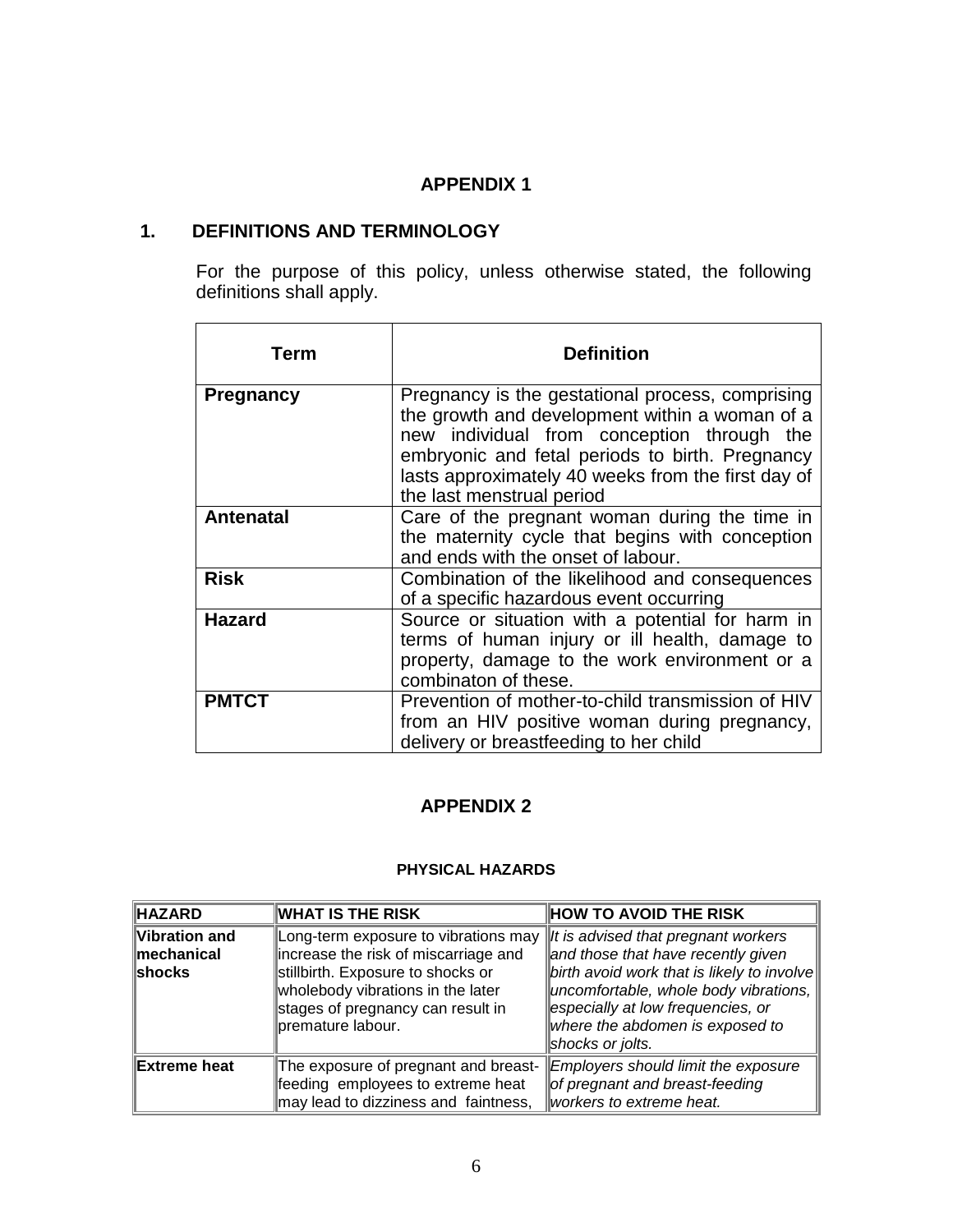|                                                       | particularly in the case of women<br>performing standing work. Lactation<br>may be impaired by heat dehydration.                                                                                                                                                                                              | Arrangements for access to rest<br>facilities and refreshments should be<br>made in conditions of extreme heat.                                                                                                                                                                                                                                                                                                                                                                                                                                                                                                                                                                     |
|-------------------------------------------------------|---------------------------------------------------------------------------------------------------------------------------------------------------------------------------------------------------------------------------------------------------------------------------------------------------------------|-------------------------------------------------------------------------------------------------------------------------------------------------------------------------------------------------------------------------------------------------------------------------------------------------------------------------------------------------------------------------------------------------------------------------------------------------------------------------------------------------------------------------------------------------------------------------------------------------------------------------------------------------------------------------------------|
| <b>Extreme cold</b>                                   | Work in extremely cold conditions<br>such as cold storage rooms has been<br>associated with problems in<br>pregnancy.                                                                                                                                                                                         | Employees must be supplied with<br>thermal protective clothing and their<br>exposure to cold limited in terms of<br>regulation 2 of the Environmental<br>Regulations for Workplaces, made<br>under the Occupational Health and<br>Safety Act (OHSA).                                                                                                                                                                                                                                                                                                                                                                                                                                |
| <b>Noise</b>                                          | Prolonged exposure to noise can<br>elevate the blood pressure of<br>pregnant women and lead to<br>tiredness.                                                                                                                                                                                                  | Employers should ensure compliance<br>with regulation 7 of the Environmental<br>Regulations for Workplaces, OHSA.                                                                                                                                                                                                                                                                                                                                                                                                                                                                                                                                                                   |
|                                                       | Ionising Radiation Significant exposure to ionising<br>radiation is known to be harmful to<br>the foetus. Working with radioactive<br>liquids or dusts can result in exposure<br>of the foetus (through ingestion or via<br>contamination of the mother's skin) or<br>a breast-fed baby to ionising radiation | Work procedures should be designed<br>to keep exposure of pregnant women<br>as low as reasonably practicable and<br>below the statutory dose limit for a<br>pregnant woman.<br>Pregnant women or breast-feeding<br>mothers should not work where there<br>is a risk of radioactive contamination.<br>Employers of registered radiation<br>workers, including radiographers,<br>must comply with the regulations<br>controlling the use of electronic<br>products issued under the Nuclear<br>Energy Act 131 of 1993.                                                                                                                                                                |
| <b>Non-ionising</b><br>(electromagnetic)<br>radiation | It has not been established that the<br>levels of non-ionising electromagnetic<br>radiation likely to be generated by<br>video display units (VDU's) or other<br>office equipment constitutes a risk to<br>human reproductive health.                                                                         | Women who are pregnant or who are<br>planning children and are worried<br>about working with VDU's should<br>discuss their concerns with an<br>occupational health practitioner.<br>The following practical measures can<br>be adopted to limit exposure to<br>electromagnetic fields in offices<br>$\vert$ (emfs):<br>Workers should sit at arm's<br>length from the computer<br>(70cm) and about 120cmirom<br>the backs and sides of co-<br>workers ' monitors.<br>Workers should have regular<br>breaks from VDU work, as<br>this reduces exposure time.<br>Radiation-reducing glare<br>$\bullet$<br>screens (or shields) can<br>reduce the electrical<br>component of the emfs. |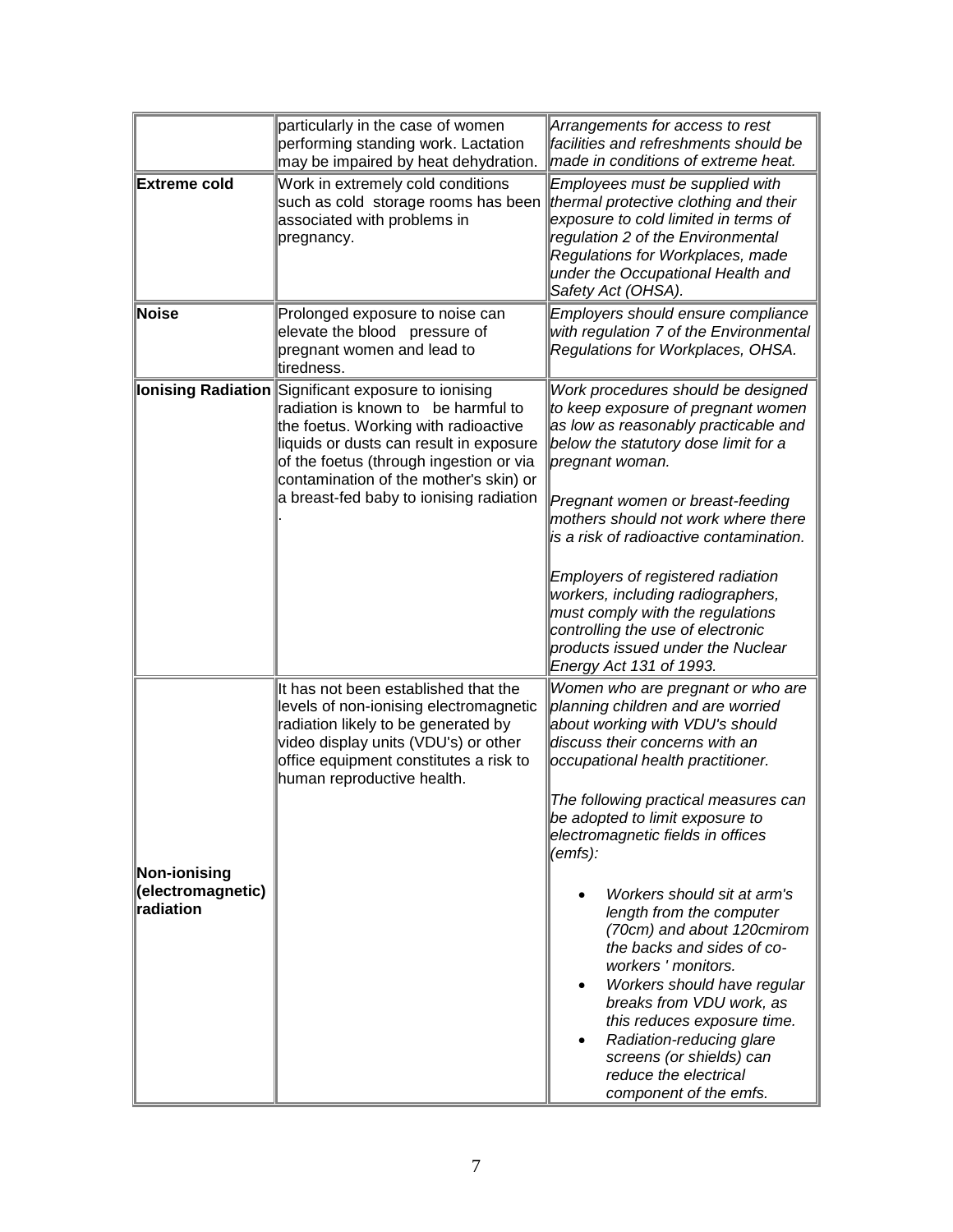|                                          |                                                                                                                                                                                                                                                                                       | However, shields that distort                                                                                                                                                                                                                                                                                                                                                                                                                                                                                                                                                                                                                                                                                                             |
|------------------------------------------|---------------------------------------------------------------------------------------------------------------------------------------------------------------------------------------------------------------------------------------------------------------------------------------|-------------------------------------------------------------------------------------------------------------------------------------------------------------------------------------------------------------------------------------------------------------------------------------------------------------------------------------------------------------------------------------------------------------------------------------------------------------------------------------------------------------------------------------------------------------------------------------------------------------------------------------------------------------------------------------------------------------------------------------------|
|                                          |                                                                                                                                                                                                                                                                                       | the image on the monitor                                                                                                                                                                                                                                                                                                                                                                                                                                                                                                                                                                                                                                                                                                                  |
|                                          |                                                                                                                                                                                                                                                                                       | should not be used                                                                                                                                                                                                                                                                                                                                                                                                                                                                                                                                                                                                                                                                                                                        |
| Work in<br>compressed air<br>and diving  | People who work in compressed air<br>are at risk of developing the bends. It<br>is not clear whether pregnant women<br>are more at risk of getting the bends<br>but potentially the foetus could be<br>seriously harmed by gas bubbles.                                               | Pregnant workers should not work in<br>compressed air because of potential<br>harm to the foetus from gas bubbles.<br>For those who have recently given<br>birth there is a small increase in the<br>risk of the bends. The Diving<br>Regulations, 1991, under OHSA, must<br>be complied with.                                                                                                                                                                                                                                                                                                                                                                                                                                            |
| Physical and<br>mental strain            | Excessive physical or mental pressure<br>may cause stress and give rise to<br>anxiety and raised blood pressure<br>during pregnancy.                                                                                                                                                  | Employers should ensure that hours<br>of work and the volume and pacing of<br>work are not excessive and that,<br>where practical, employees have<br>some measure of control over how<br>their work is organised. Seating<br>should be available where<br>appropriate. Longer or more frequent<br>rest breaks will help to avoid or reduce<br>fatigue.                                                                                                                                                                                                                                                                                                                                                                                    |
| Physically<br>strenuous work             | Employees whose work is physically<br>strenuous should be considered to be<br>at increased risk of injury when<br>pregnant or after the birth of a child.                                                                                                                             | Heavy physical exertion, including the<br>lifting or handling of heavy loads,<br>should be avoided from early<br>pregnancy onwards.                                                                                                                                                                                                                                                                                                                                                                                                                                                                                                                                                                                                       |
| <b>Prolonged sitting</b><br>and standing | Sitting or standing for long periods<br>during pregnancy can have serious<br>health consequences. Standing for<br>long unbroken periods can result in<br>complications during pregnancy such<br>as deep vein thrombosis, varicose<br>veins, premature labour and even<br>miscarriage. | Workstations should be adjustable to<br>allow for necessary changes in<br>posture.<br>Pregnant employees who sit for long<br>periods should be provided with a<br>proper chair with lumbar support rest<br>to prevent lower back pain. A footrest<br>could alleviate pain and discomfort in<br>the case of both sitting and standing<br>workers.<br>Pregnant employees who work in a<br>stationary position should be given<br>frequent rest breaks. Mobility during<br>breaks should be encouraged to help<br>prevent swelling of the ankles and<br>improve blood circulation.<br>Where work organisation permits task<br>rotation, this should be done to allow<br>the worker to do tasks that involve<br>standing, sitting and moving. |
| Anaesthetic<br>gasses                    | Exposure to anaesthetic gases during<br>pregnancy can lead to miscarriage.                                                                                                                                                                                                            | Exposure to high concentrations of<br>anaesthetic gases should be avoided                                                                                                                                                                                                                                                                                                                                                                                                                                                                                                                                                                                                                                                                 |
|                                          |                                                                                                                                                                                                                                                                                       | during pregnancy.                                                                                                                                                                                                                                                                                                                                                                                                                                                                                                                                                                                                                                                                                                                         |
|                                          | <b>Carbon monoxide</b> Risks arise when engines or<br>appliances using petrol, diesel and                                                                                                                                                                                             | Occupational exposure to carbon<br>monoxide should be avoided during                                                                                                                                                                                                                                                                                                                                                                                                                                                                                                                                                                                                                                                                      |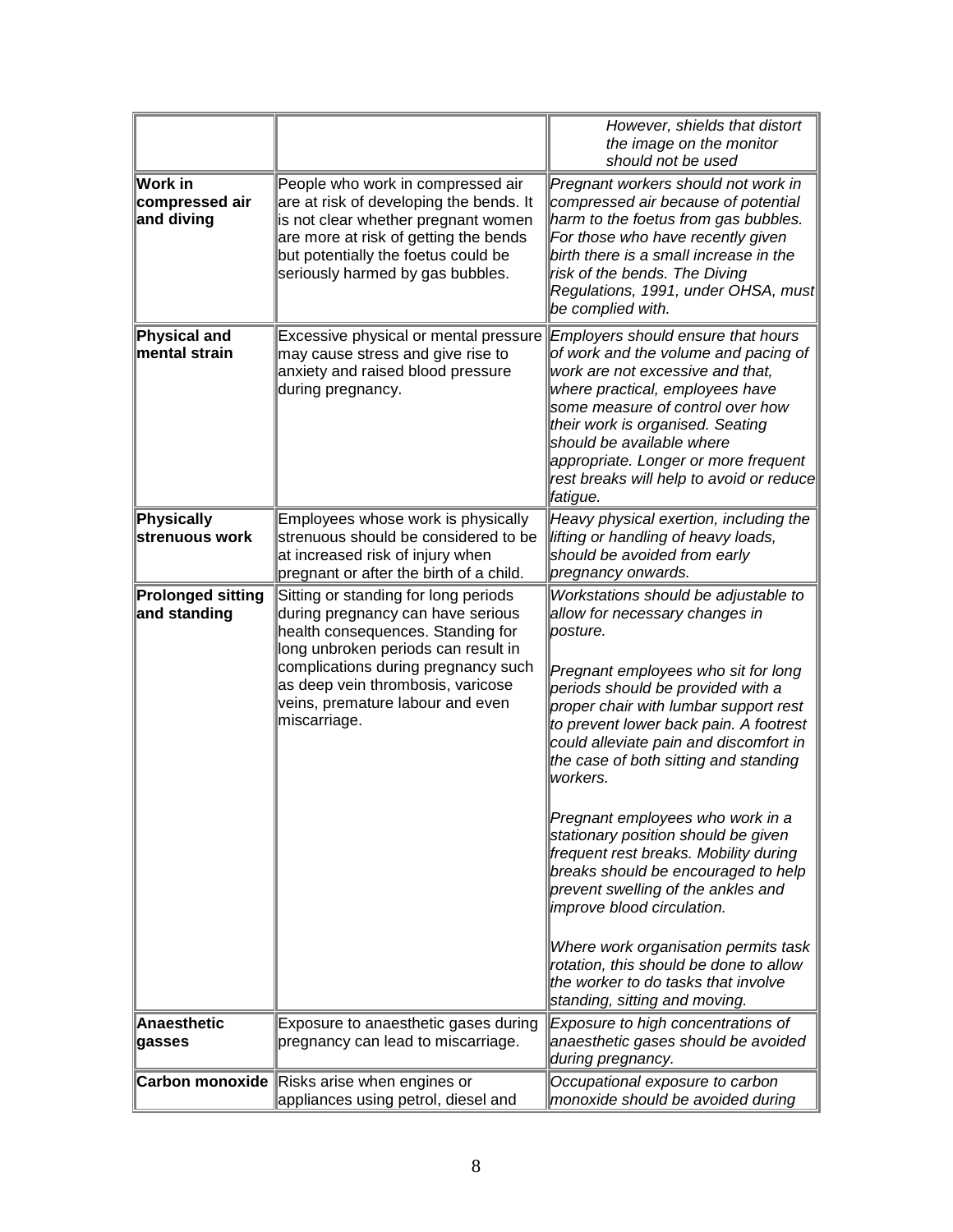|                                              | liquefied petroleum gas are operated<br>in enclosed areas. Carbon monoxide<br>can result in the foetus being starved<br>of oxygen.                                                                                                 | pregnancy and breast-feeding.                                                                                                                                                                                                                                                                                                        |
|----------------------------------------------|------------------------------------------------------------------------------------------------------------------------------------------------------------------------------------------------------------------------------------|--------------------------------------------------------------------------------------------------------------------------------------------------------------------------------------------------------------------------------------------------------------------------------------------------------------------------------------|
| <b>Antimitotic</b><br>(Cytotoxic) drugs      | Exposure to antimitotic drugs, which<br>are used for treating cancer, damages<br>genetic information in human sperm<br>and egg cells. Some of these drugs<br>can cause cancer. Absorption is by<br>inhalation or through the skin. | Workers involved in the preparation<br>and administration of antimitotic drugs<br>should be afforded maximum<br>protection. Direct skin contact can be<br>avoided by wearing suitable gloves<br>and gowns. Pregnant employees<br>potentially exposed to cancer drugs<br>should be offered the option of<br>transfer to other duties. |
| Ethylene oxide                               | Ethylene oxide is used mainly in<br>sterilising procedures in hospital.<br>Exposure may occur when sterilised<br>goods are transferred to the aerator<br>after the cycle is complete and when<br>changing the gas tanks.           | Health risks can be minimised by<br>reducing worker exposure during<br>transfer when the steriliser door is<br>opened Pregnant employees exposed<br>to ethylene oxide above the<br>acceptable level should be transferred<br>to other duties.                                                                                        |
| Lead                                         | Exposure of pregnant and breast-<br>feeding employees to lead affects the<br>nervous system of young children and<br>is detrimental to child development.                                                                          | Contact with lead should be avoided<br>during pregnancy and breast feeding.<br>The Lead Regulations issued under<br>OHSA must be complied with These<br>Regulations specify levels at which<br>employees must be withdrawn from<br>exposure to lead.                                                                                 |
| <b>Mercury and</b><br>mercury<br>derivatives | Organic and inorganic mercury<br>compounds can have adverse effects<br>on the mother and foetus.                                                                                                                                   | Women of childbearing age should not<br>be exposed to mercury compounds.                                                                                                                                                                                                                                                             |
| Polychlorinated<br><b>Byphenyls (PCBs)</b>   | PCBs can cause deformities in the<br>child. Maternal exposure before<br>conception can also affect foetal<br>development as PCBs can be passed<br>on to the foetus through the mother's<br>blood.                                  | No pregnant women should be<br>exposed to PCBs at work.                                                                                                                                                                                                                                                                              |
| <b>Organic solvents</b>                      | Exposure to organic solvents including Pregnant women should be protected<br>aliphatic hydrocarbons, toluene and<br>tetrachloroethylene can lead to<br>miscarriage and have a detrimental<br>effect on the foetus.                 | to exposure against these organic<br>solvents.                                                                                                                                                                                                                                                                                       |
| <b>Pesticides and</b><br>herbicides          | Exposure to certain pesticides and<br>herbicides is associated with an<br>increased risk of miscarriage and can<br>adversely affect the development of<br>the child.                                                               | Exposure to pesticides and herbicides<br>should be avoided or minimised                                                                                                                                                                                                                                                              |
| Alcohol                                      | Foetal alcohol syndrome can lead to<br>physical and mental abnormalities in<br>children. Workers in the beverage,<br>catering and associated industries,<br>including wine farming, are particularly<br>∣at risk.                  | Where appropriate, employees should<br>be informed of and counselled in the<br>hazards associated with foetal alcohol<br>syndrome.                                                                                                                                                                                                   |
| Tobacco smoke                                | Tobacco smoke contains carbon                                                                                                                                                                                                      | Care should be taken to ensure that                                                                                                                                                                                                                                                                                                  |